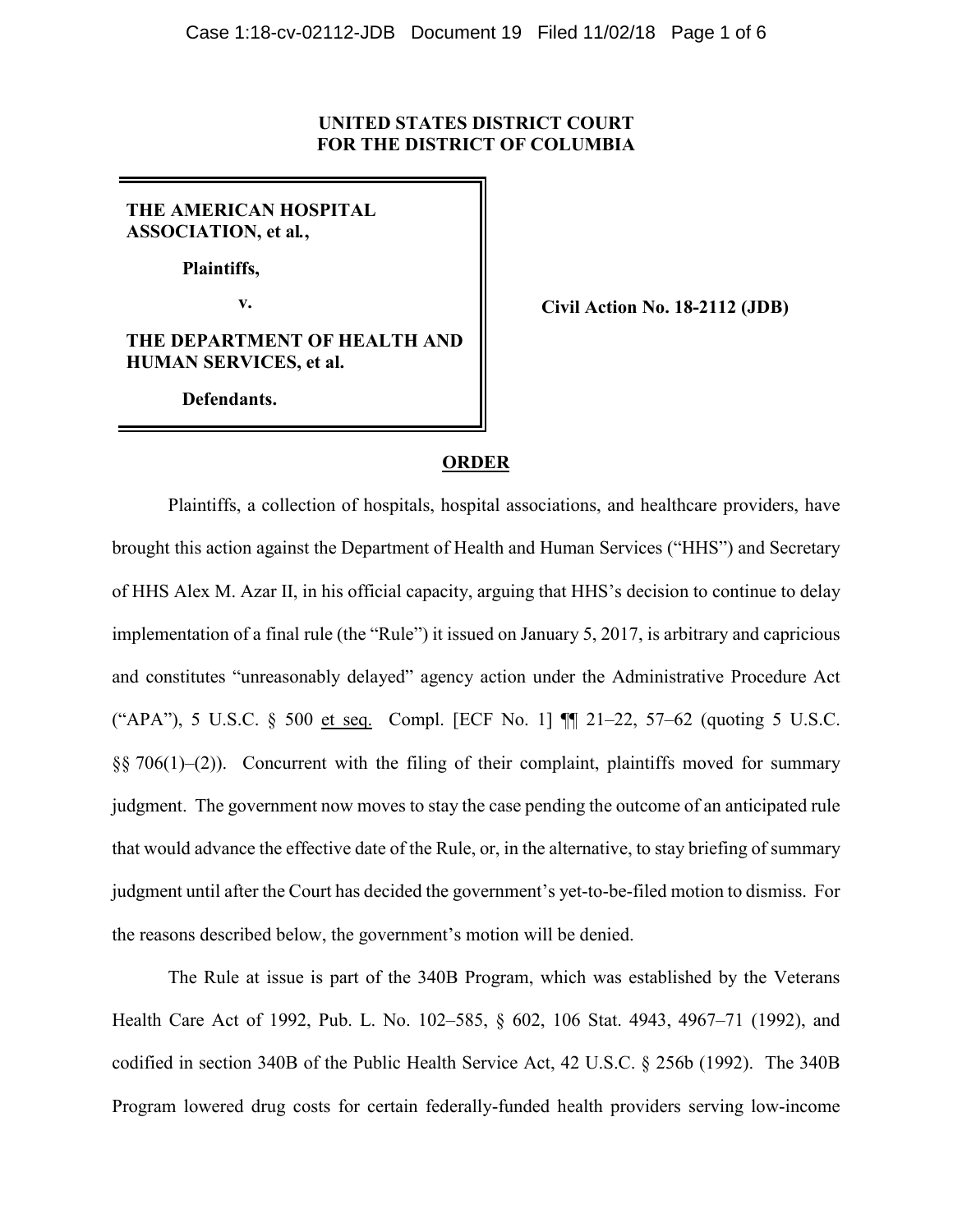### Case 1:18-cv-02112-JDB Document 19 Filed 11/02/18 Page 2 of 6

communities, setting maximum prices for covered outpatient drugs. See 42 U.S.C. § 256b. In 2010, Congress instructed the Secretary of HHS to improve compliance by drug manufacturers with the 340B Program by, among other things, (1) developing and publishing standards and methodology for the calculation of ceiling prices for covered drugs; (2) establishing refund procedures for instances of manufacturer overcharges; (3) providing covered health care providers with access to the applicable ceiling prices via the HHS website; and (4) imposing sanctions on noncompliant manufacturers. See Patient Protection and Affordable Care Act, Pub. L. 111–148, § 7102, 124 Stat. 119, 823-27 (2010).

Pursuant to Congress' mandate, HHS promulgated a 340B final rule on January 5, 2017. 340B Drug Pricing Program Ceiling Price and Manufacturer Civil Monetary Penalties Regulation, 82 Fed. Reg. 1210 (Jan. 5, 2017). The Rule "set forth the calculation of the 340B ceiling price and application of civil monetary penalties" to "provide increased clarity in the marketplace for all 340B Program stakeholders as to the calculation of the 340B ceiling price." Id. at 1210–11.

Nearly twenty-two months have passed since HHS issued the final Rule. During this period, the government has pushed back implementation of the Rule five times, most recently delaying the effective date to July 1, 2019. Compl.  $\P$  51–56. Plaintiffs allege that these delays have caused significant harm to the approximately 2,487 covered 340B entities, including by causing them to be overcharged for drugs. Compl. ¶¶ 9, 25–27.

The government now moves the Court to stay this case pending the outcome of HHS's planned rulemaking. See Mem. in Supp. of Defs.' Mot. for a Stay ("Gov't's Mot.") [ECF No. 15] at 1. On October 31, 2018, HHS filed a notice of proposed rulemaking that would change the effective date of the Rule from July 1, 2019 to January 1, 2019. See Notice Regarding Pub. of Notice of Proposed Rulemaking [ECF No. 18]. The proposed rule was published in the Federal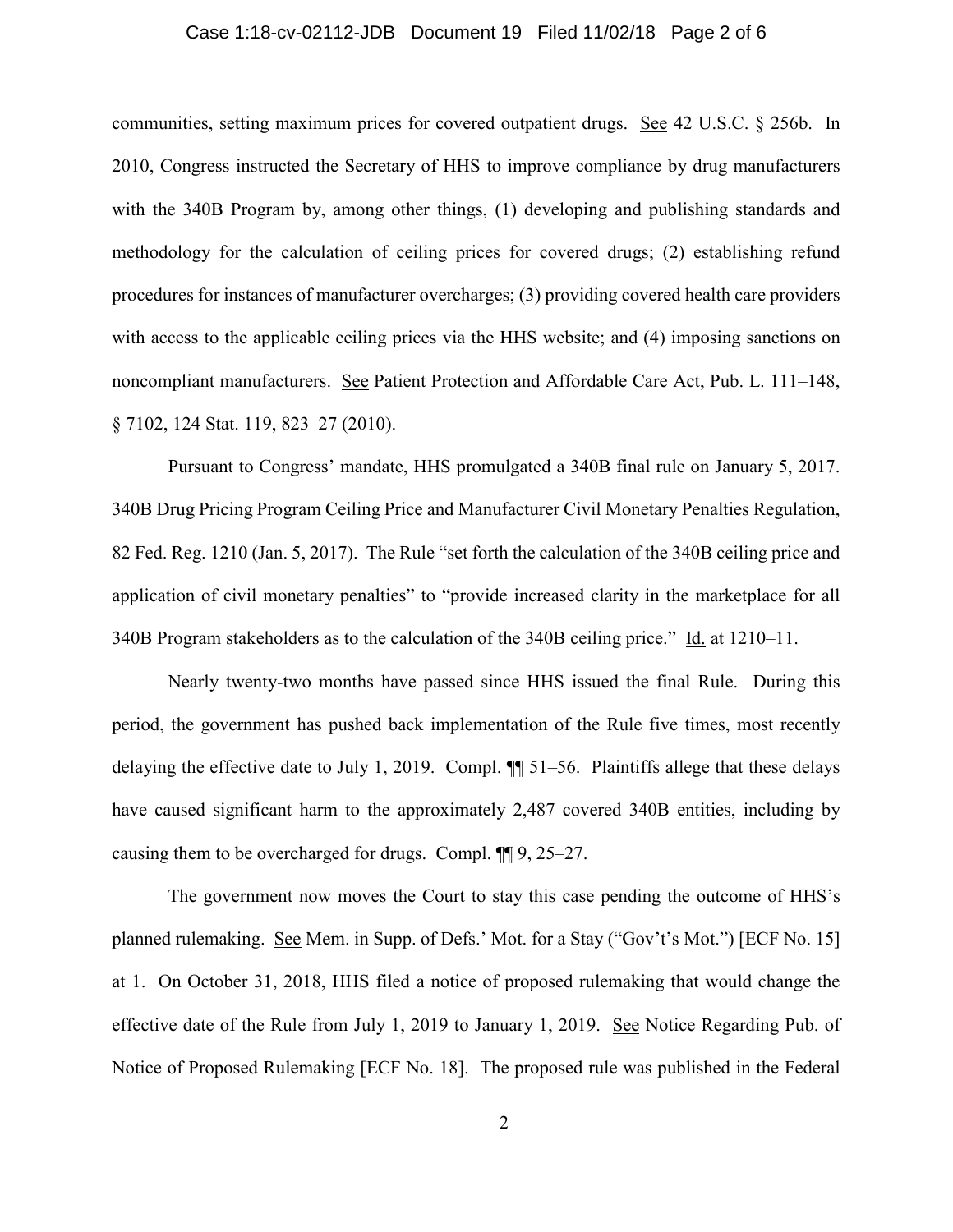### Case 1:18-cv-02112-JDB Document 19 Filed 11/02/18 Page 3 of 6

Register on November 2, 2018, and gives stakeholders 21 days to submit comments. 340B Drug Pricing Program Ceiling Price and Manufacturer Civil Monetary Penalties Regulation, 83 Fed. Reg. 55,135, 55,135 (Nov. 2, 2018). According to HHS, January 1 is the earliest the Rule could take effect because the 340B program runs on a quarterly system, and the next quarter starts January 1. Gov't's Mot. at 4. HHS argues that moving the effective date to January 1, 2019 "would effectively provide plaintiffs with all the relief they have sought in their Complaint . . . and thereby moot the case," or at least narrow the relevant issues. Id.

Plaintiffs respond that there is no guarantee that HHS will issue a final rule advancing the effective date of the Rule, or that it will become effective on January 1, 2019, given the length of the comment period and the requirement that the final rule be published 30 days before it becomes effective. See Pls.' Mem. in Opp'n to Gov't's Mot. ("Pls.' Opp'n") [ECF No. 16] at 4–5. Because the 340B program is organized on a quarterly basis, if the effective date falls after January 1, 2019, the Rule would not be implemented in practice until April 1, 2019. Id. at 5.

The Court declines to stay the case pending the outcome of the government's proposed rule. As the government notes, "it is not certain" the proposed rulemaking moving the effective date will moot the case. Reply in Supp. of Gov't's Mot. ("Gov't's Reply) [ECF No. 17] at 2 (emphasis omitted). Nor is it certain that the proposed rulemaking moving the effective date to January 1 will become final by that date. Although the government has curtailed the typical comment period from 30 days to 21 days, see 340B Drug Pricing Program Ceiling Price and Manufacturer Civil Monetary Penalties Regulation, 83 Fed. Reg. at 55,135, it is not clear that any rule moving the effective date would become final sufficiently in advance of January 1, 2019. See 5 U.S.C. § 533(d) (requiring publication of final rule to be made 30 days before its effective date unless certain exceptions apply). And HHS cannot guarantee that the proposed rule advancing the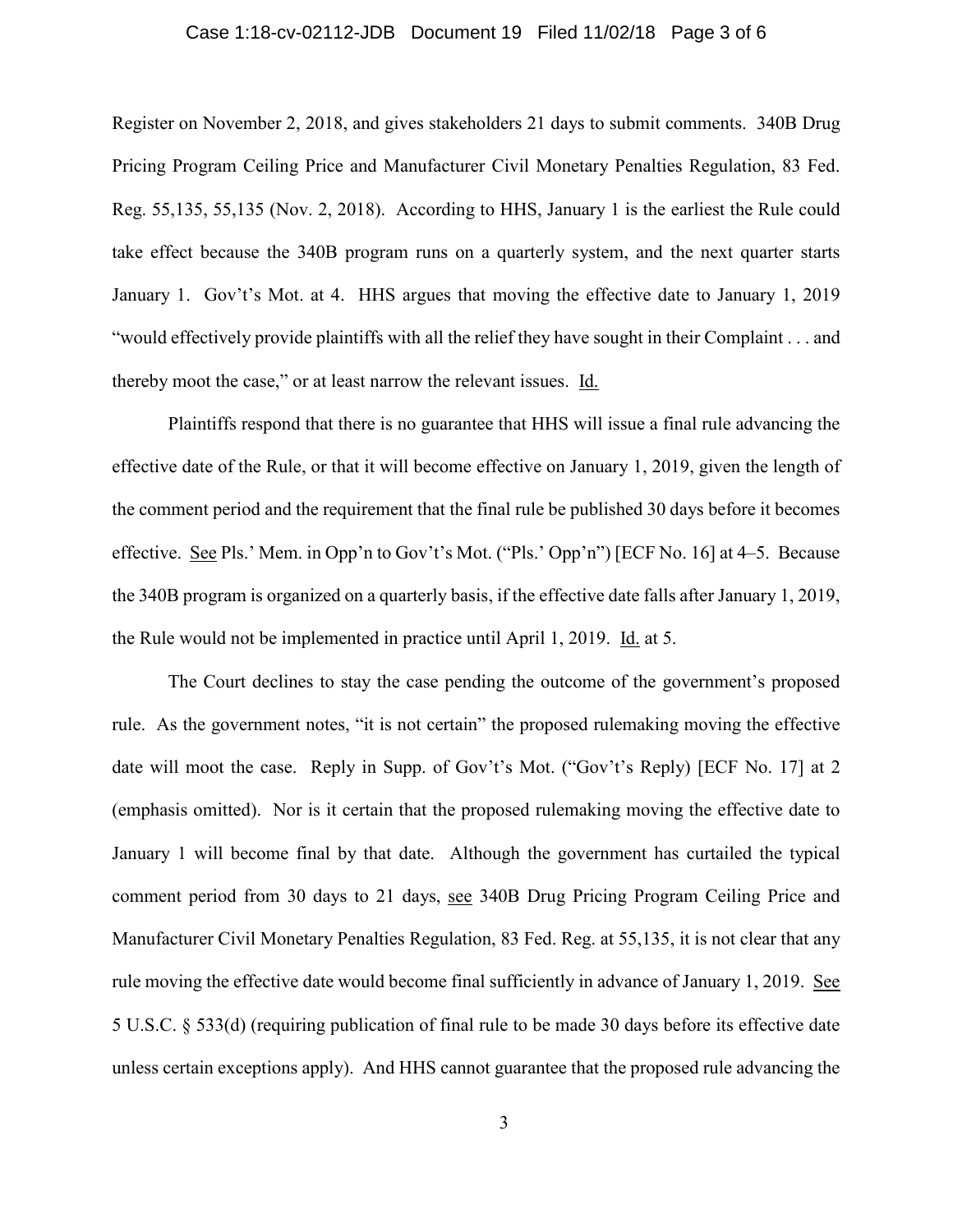### Case 1:18-cv-02112-JDB Document 19 Filed 11/02/18 Page 4 of 6

effective date will become final at all, as HHS is required to consider any comments made before it issues a final rule. See Am. Civil Liberties Union v. FCC, 823 F.2d 1554, 1581 (D.C. Cir. 1987) ("Notice and comment rulemaking procedures obligate the [agency] to respond to all significant comments, for 'the opportunity to comment is meaningless unless the agency responds to significant points raised by the public." (citation omitted)).

The government also requests, in the alternative, that the Court defer full briefing of plaintiffs' "premature" summary judgment motion and instead consider the defenses the government intends to assert pursuant to Federal Rule of Civil Procedure 12. Gov't's Mot. at 5. The government notes that the Federal Rules of Civil Procedure afford it 60 days to respond to a complaint, including by filing a motion to dismiss. Gov't's Reply at 5. Its response may raise threshold, non-merits issues, the government contends, such as whether plaintiffs have standing to assert their claims. See id. The government also argues that jurisdictional discovery may be required to determine whether the case may proceed, and consideration of plaintiffs' summary judgment motion would therefore be improper. Id. at  $5-6$ .<sup>[1](#page-3-0)</sup>

Plaintiffs argue that a stay pending any decision regarding the government's anticipated motion to dismiss would be inappropriate because there is a "need for an expedited decision." Pls.' Opp'n at 6. And there is no need to delay summary judgment briefing, plaintiffs contend, because judicial review will be based solely on the administrative record. See id.

The Court agrees with plaintiffs that postponing summary judgment briefing pending the resolution of the government's anticipated motion to dismiss would not serve the orderly disposition of this case. Federal Rule of Civil Procedure 56(b) provides that "a party may file a

<span id="page-3-0"></span> $<sup>1</sup>$  Although the government suggests that jurisdictional discovery may be required, no motion requesting such</sup> discovery is currently before the Court.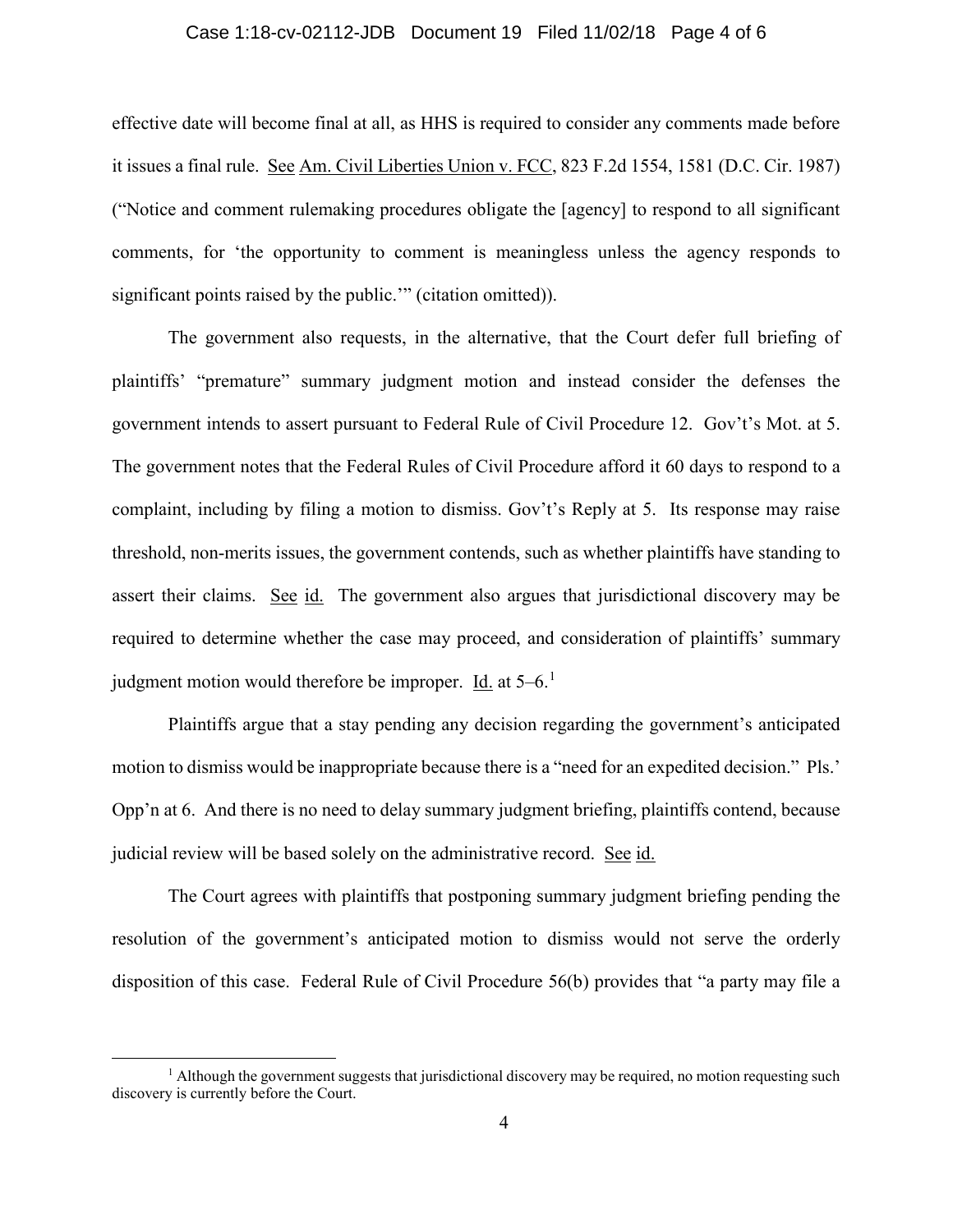#### Case 1:18-cv-02112-JDB Document 19 Filed 11/02/18 Page 5 of 6

motion for summary judgment at any time until 30 days after the close of all discovery." Fed. R. Civ. P. 56(b) (emphasis added).<sup>[2](#page-4-0)</sup> Although "in many cases the motion will be premature until the nonmovant has had time to file a responsive pleading," Fed. R. Civ. P. 56 advisory committee's notes (2010 amendment), in APA cases early summary judgment motions are often appropriate, as "[t]he entire case on review is a question of law, and only a question of law," Marshall Cty. Health Care Auth. v. Shalala, 988 F. 2d 1221, 1226 (D.C. Cir. 1993). The line that divides the motion-to-dismiss stage of proceedings from summary judgment is therefore less clear. Even when a motion to dismiss is filed in an APA case, a court "may convert the motion into a motion for summary judgment under Rule 12(d)." Bates v. Donley, 935 F. Supp. 2d 14, 17 (D.D.C. 2013).

The Court finds that it is in the interest of the sound administration of judicial—and the parties'—resources to proceed with one combined briefing schedule for plaintiffs' summary judgment motion and any motion to dismiss or cross-motion for summary judgment the government may file.<sup>[3](#page-4-1)</sup> See Grimes v. District of Columbia, 794 F.3d 83, 90 (D.C. Cir. 2015) ("Typically, a district court enjoys broad discretion in managing its docket and determining the order in which a case should proceed"); Fed. R. Civ. P. 56 advisory committee's notes to 2010 amendment (noting courts "can regulate [the timing of summary judgment motions] to fit the needs of the case"). It is therefore hereby

<span id="page-4-0"></span> <sup>2</sup> The government characterizes plaintiffs' summary judgment motion as an "ersatz motion for emergency relief." Gov't's Mot. at 6. Although plaintiffs do assert that they require "an expedited decision," Pls.' Opp'n at 6, that is beside the point. Rule 56(b) does not provide that summary judgment is only appropriate when the party has demonstrated a pressing need for it; ""at any time' does in fact mean 'at any time."" Parker v. Hoglander, Civ. Action No. 15-926 (JDB), 2016 WL 3527014, at \*3 (D.D.C. June 23, 2016).

<span id="page-4-1"></span><sup>&</sup>lt;sup>3</sup> The potential jurisdictional issue the government has flagged—plaintiffs' standing—may equally be considered at the summary judgment stage. See, e.g., All. for Nat. Health U.S. v. Sebelius, 775 F. Supp. 2d 114, 119 (D.D.C. 2011) (addressing at summary judgment stage the "threshold question" of "whether the plaintiffs have standing" in light of the affidavits that had been filed).